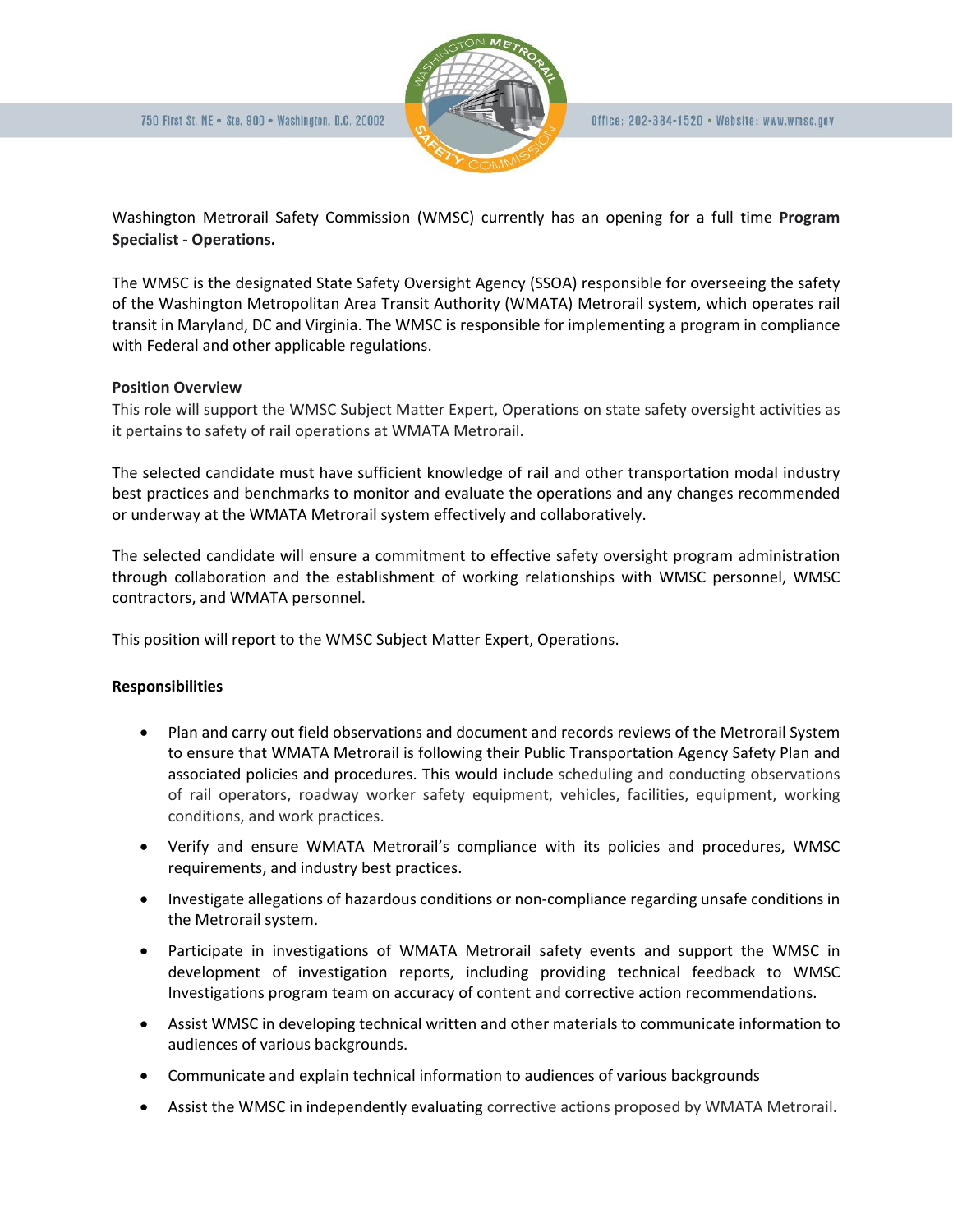

• Assist with overseeing the implementation of Metrorail corrective action plans including reviewing, monitoring and verifying completeness

# **Qualifications**

# *Experience*

A minimum of 3 years of direct practical experience in a rail transit agency, at a State Safety Oversight Agency, in another organization conducting rail safety oversight, with another entity performing rail operations activities, or, direct experience with Safety Management Systems (SMS) in any of the modes in the transportation industry.

Knowledge and familiarity of applicable Federal, State, and Local laws and regulations is preferred, including industry best practices such as those issued by the American Public Transportation Association (APTA) and American Railway Engineering and Maintenance-of-Way Association (AREMA).

# **Education**

A Bachelor's degree is preferred.

# **Key Qualifications, skills and abilities:**

- Excellent English-language written and verbal communication skills
- Ability to work in a team environment comprised of individuals from diverse cultures and geographies
- Ability to observe, receive, and otherwise obtain relevant information regardless of information source
- Use of logic and reasoning to identify the strength and weaknesses of alternative solutions, conclusions, or approaches to problems
- Ability and enthusiasm to acquire needed knowledge to perform duties
- Ability to manage multiple priorities to meet deadlines and commitments
- Ability to manage projects to fruition, on time
- Ability to take direction and constructive criticism from supervisor and management
- Ability to conduct all aspects of the position, consistently
- Ability to be a team player who assists the WMSC in fulfilling its overall safety mandate
- Ability to adhere to strong professional ethics
- Ability to independently carry out duties following direction by supervisor/management and recognize any related duties on own initiative
- Ability to use common software for preparing work products such as presentations, reports, graphs, tables, and for ensuring proper record retention
- Ability to effectively use the internet and other collaboration software to perform assigned work